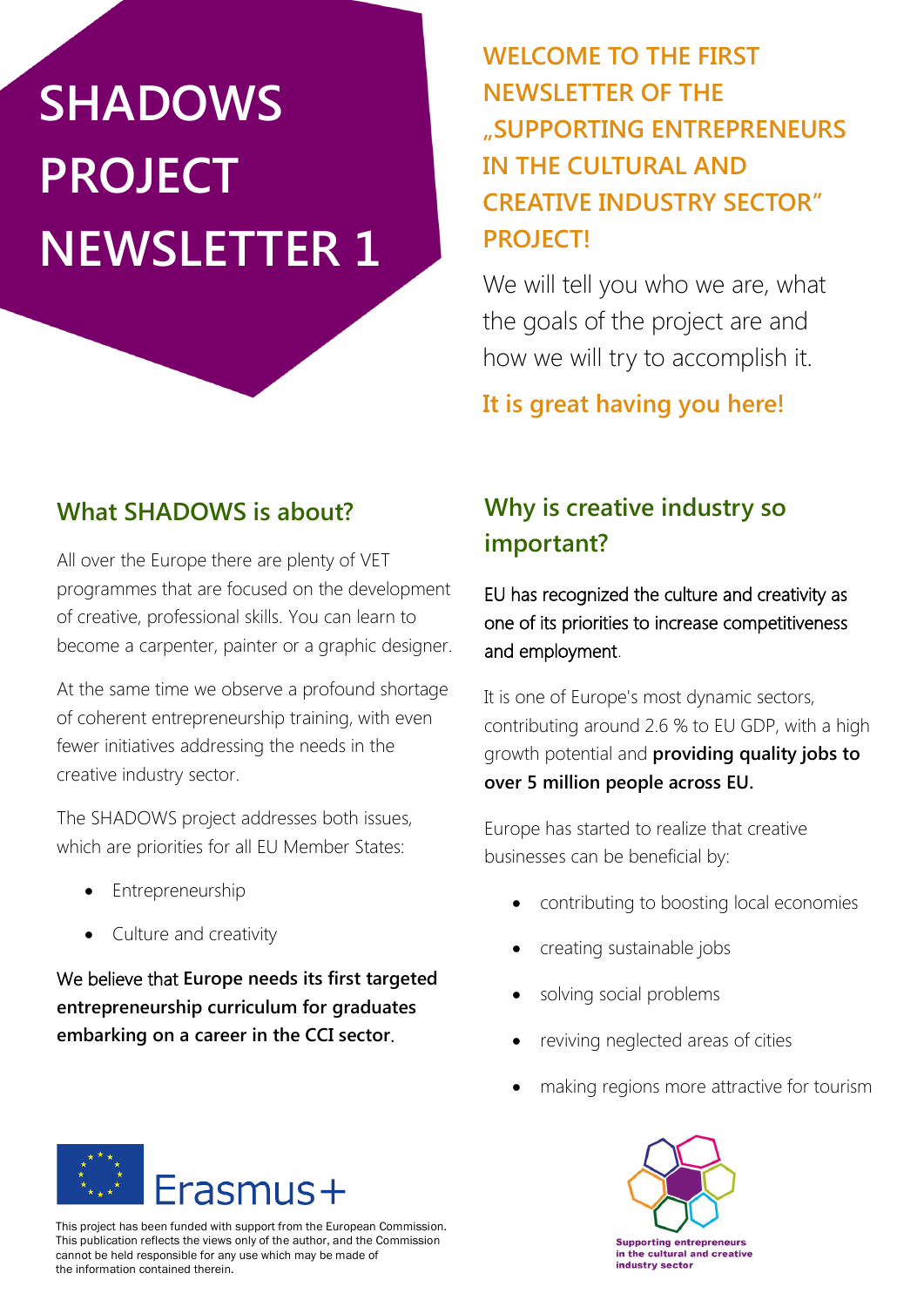#### **What needs to be fixed?**

Most people working in creative fields focus on how to make a product, how it can be used, what makes it different. They are creative, perfect in their craft, they have the knowledge; they know the software and the tools.

However, they don't usually have the habit to think about:

- What will be my business model?
- Who will manage the company?
- How is it going to be funded?
- How will I advertise and sell it?
- How to protect my intellectual property?

We based our project on the fact that the right idea is only half the way to success. To become an independent, self-sufficient entrepreneur you must acquire business management skills.

#### **What will SHADOWS do?**

**Supporting people to develop their creative skills without developing the business acumen is an on-going disconnect in education and training that cannot be allowed to continue**.

Our consortium after a thorough research will provide learning resources that address the specific needs of graduates with a lot of creativity but in need of an extra training to become entrepreneurs.

The SHADOWS project runs from September 2016 to August 2018.



This project has been funded with support from the European Commission. This publication reflects the views only of the author, and the Commission cannot be held responsible for any use which may be made of the information contained therein.

#### **What will SHADOWS achieve?**

The proposed new curriculum will include all the entrepreneurship modules supplemented by sector specific modules addressing how to;

- present the cultural and creative entrepreneur and their team;
- present the idea while alleviating investor/financier fears and concerns;
- demonstrate a relevant and robust business model;
- protect your intellectual property and manage intellectual property assets;
- scale and internationalize your business;